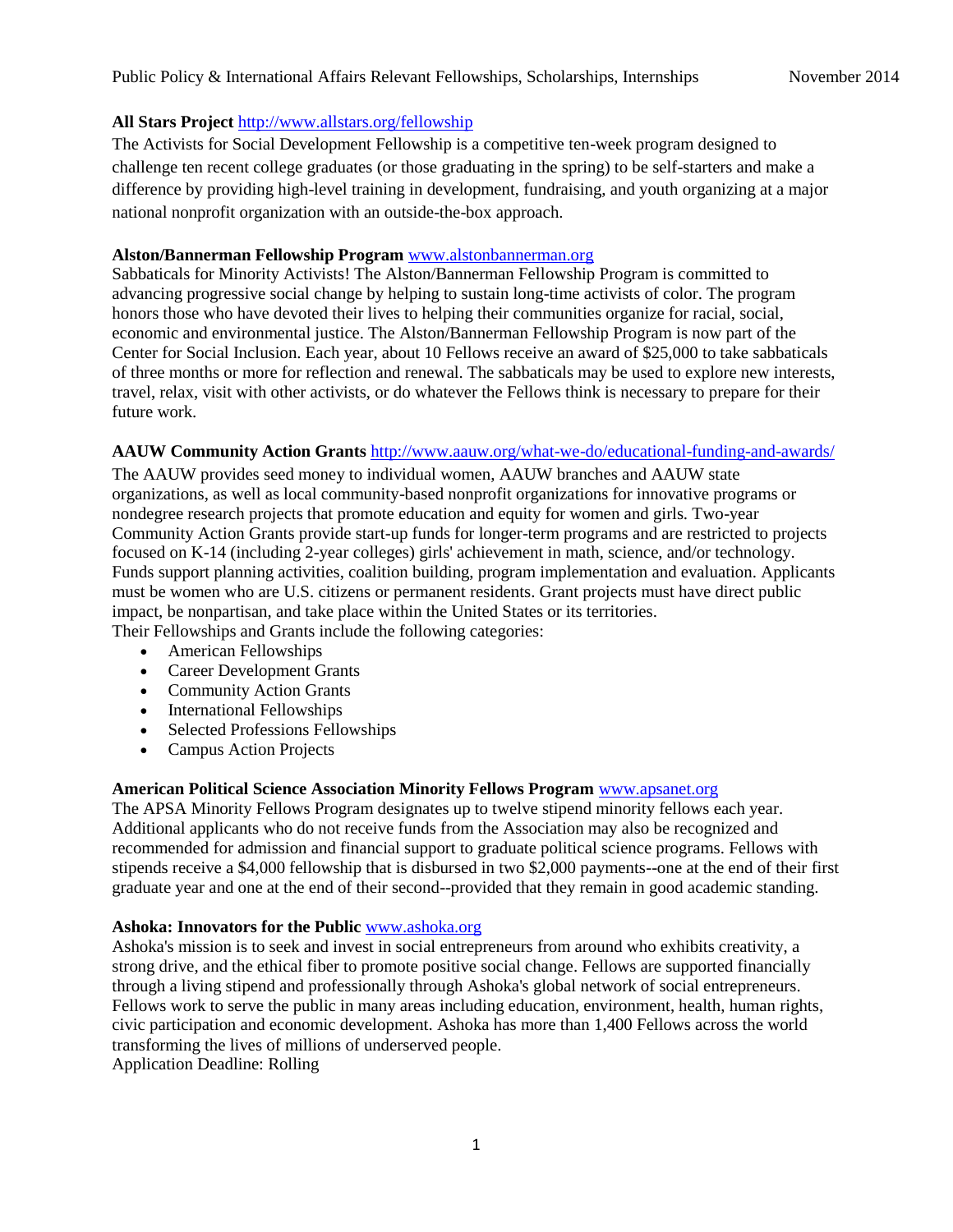#### **Asian Pacific American Institute for Congressional Studies**

#### <http://www.apaics.org/index.php/pages/programs/fellowships/>

APAICS is a non-partisan, non-profit educational organization dedicated to promoting Asian American and Pacific Islander (AAPI) participation and representation at all levels of the political process, from community service to elected office. The APAICS Fellowship program offers full-time legislative and public policy fellowships in Washington, D.C. The program aims to build leadership skills, encourage political civic engagement, and foster a strong interest in public service careers.

#### **Barbara Jordan Health Policy Scholars Program** <http://bjordanscholars.kff.org/en/Apply.aspx>

The Barbara Jordan Health Policy Scholars Program is an 11-week program that brings rising college seniors and recent college graduates to Washington, D.C., where they are placed in congressional offices and learn about health policy issues, with a focus on issues affecting racial and ethnic minority and underserved communities. Through the program, Scholars gain knowledge about federal legislative procedure and health policy issues, while further developing their critical thinking and leadership skills.

### **Borlaug Fellows in Global Food Security Graduate Research Grant**

<http://www.purdue.edu/discoverypark/food/borlaugfellows/research-fellowship/index.php>

The U.S. Borlaug Fellows in Global Food Security graduate research grant program supports exceptional graduate students who are interested in developing a component of their graduate research in a developing country setting and in collaboration with a mentor from an International Agricultural Research Center (IARC), or a qualifying\* National Agricultural Research System (NARS) unit.

### **[Boren Fellowship for Graduate Students](https://www.borenawards.org/boren_fellowship)** [https://borenawards.org/boren\\_fellowship](https://borenawards.org/boren_fellowship)

Boren Fellowships provide up to \$30,000 to U.S. graduate students to add an important international and language component to their graduate education through specialization in area study, language study, or increased language proficiency. Boren Fellowships support study and research in areas of the world that are critical to U.S. interests, including Africa, Asia, Central & Eastern Europe, Eurasia, Latin America, and the Middle East.

#### **[Boren Scholarships for Undergraduates](http://www.borenawards.org/boren_scholarship)** [https://borenawards.org/boren\\_scholarships](https://borenawards.org/boren_scholarships)

Boren Scholarships provide up to \$20,000 to U.S. undergraduate students to study abroad in areas of the world that are critical to U.S. interests and underrepresented in study abroad, including Africa, Asia, Central & Eastern Europe, Eurasia, Latin America, and the Middle East. The countries of Western Europe, Canada, Australia, and New Zealand are excluded.

CAMPUS DEADLINE: 20 January 2015; se[e http://externalscholarships.lafayette.edu/scholarships/](http://externalscholarships.lafayette.edu/scholarships/) for application details.

#### **Campaign Corps** <http://www.emilyslist.org/do/ccorps/about/>

Campaign Corps is a competitive program that trains recent college graduates to work on targeted progressive Democratic campaigns for the three months leading up to election day. Staffers go through campaign school, which is a mixture of lectures and discussions, combined with a simulated campaign where teams compete against each other to win. Members are sent to a local, state or federal race for a progressive Democratic candidate. The weekend after Election Day, everyone reunites in Washington, DC for a retreat.

# **[Capital City Fellows Program \(Washington, DC\)](http://dchr.dc.gov/page/capital-city-fellows-program)** <http://dchr.dc.gov/page/capital-city-fellows-program>

The Capital City Fellows Program (CCFP) is an initiative of Mayor Vincent Gray to attract recent graduates of master's degree programs in public administration, public policy, urban planning, and related fields to work for the city of Washington, DC. The fellowship term is two-years and consists of four sixmonth rotations in different city agencies including the Office of the City Administrator, Office of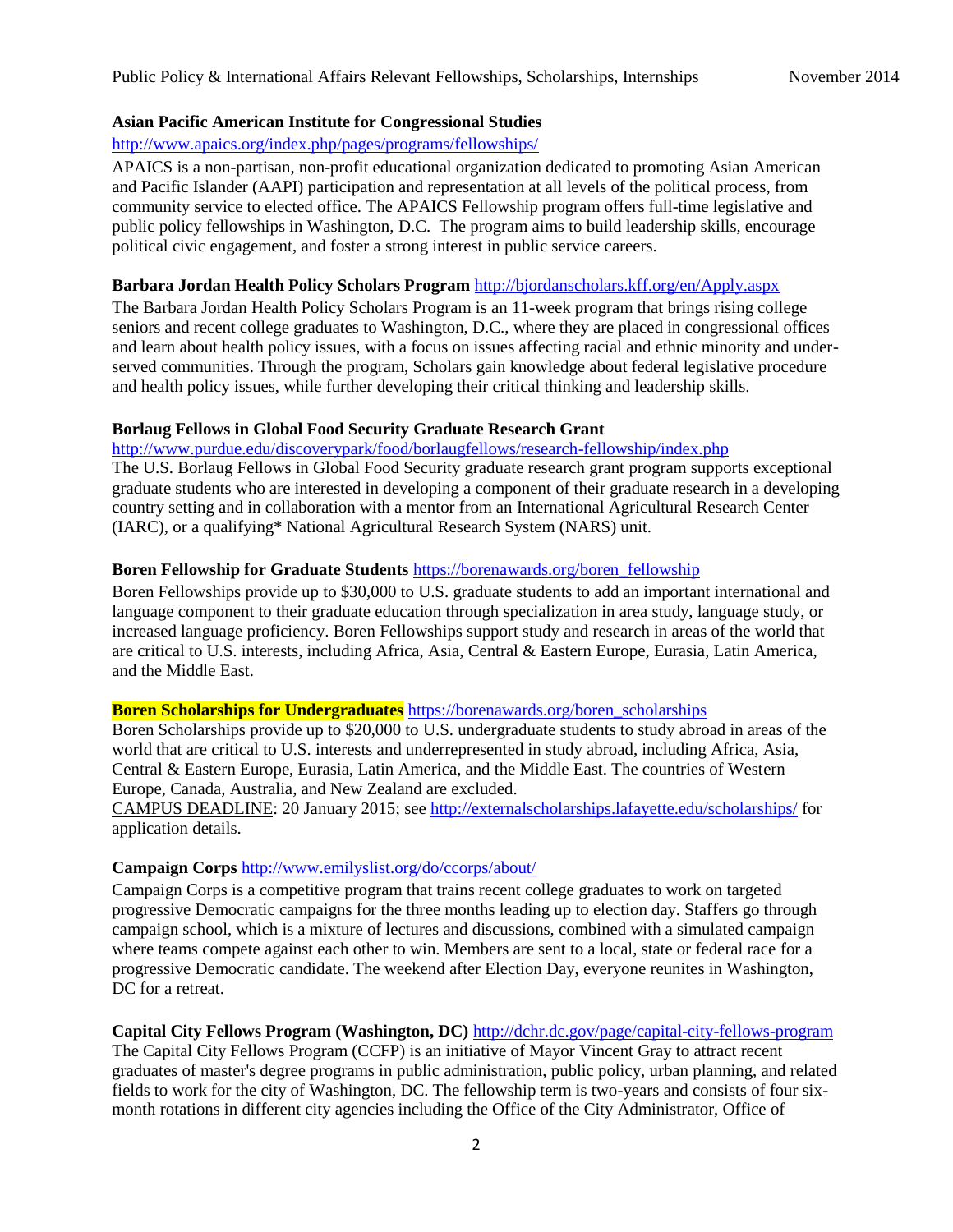Personnel, Office of Chief Financial Officer, and many more. The program prepares Fellows to meet the challenges of local government and develops management talent for the city. Fellows are considered regular District government employees and as such receive the standard benefits available to all city employees such as health insurance, life insurance, vacation days, leave accrual, etc. Application process opening in early 2015.

# **[Capital Fellows Program \(Sacramento, CA\)](http://www.csus.edu/calst/Programs/about_programs.html)**

### [www.csus.edu/calst/capital\\_fellows\\_programs\\_overview.html](http://www.csus.edu/calst/capital_fellows_programs_overview.html)

The Capital Fellows Program is an eleven-month post-graduate internship and seminar program in Sacramento, CA. Within the Capital Fellows Program, you can apply for one or more of the following fellowships: California Senate Fellows, Assembly Fellowship Program, Judical Administration Fellowship and the California Executive Fellows program. The work assigned to each Fellow will be similar to those of a legislative assistant and committee consultant. Fellows receive health benefits, a monthly stipend of \$1,972 and are considered an employee of California State University, Sacramento.

### **Caravan for Democracy**

<https://secure2.convio.net/jnf/site/SPageServer/?pagename=caravanfordemocracy>

CFD promotes constructive dialogue about Israel and the Middle East by bringing a cross section of Israeli politicians and diplomats, journalists, professors, and advocacy trainers to discuss the challenges Israel faces.

# **CARE International** [http://www.care-international.org](http://www.care-international.org/)

CARE is a major international humanitarian agency delivering broad-spectrum emergency relief and long-term international development projects. Founded in 1945, CARE is nonsectarian, impartial, and non-governmental.

#### **Carnegie Endowment for International Peace Junior Fellowship**

#### <http://www.carnegieendowment.org/about/index.cfm?fa=jrfellows>

The Carnegie Endowment for International Peace is an organization that works toward advancing cooperation between nations, and promotes active international engagement by the U.S. This is a yearlong fellowship that offers eight to ten research assistantships with the Carnegie Endowment for International Peace. Research fellows are paired with the Endowment's senior associates.

CAMPUS DEADLINE: 18 December 2014; see<http://externalscholarships.lafayette.edu/scholarships/> for application details

#### **Center for American Progress** <http://www.americanprogress.org/about/internships/>

#### Fall & Spring internships

American Progress offers full and part-time internships each summer and academic semester. All undergraduate and master's-level students and JD and PhD candidates are eligible to apply. Interns will be directly engaged with the Center's policy experts and will participate in a variety of activities including research, writing, and web-based projects. They will also assist staff with administrative tasks and help organize the Center's many conferences and events. American Progress offers a monetary stipend as well as a transportation subsidy for interns.

# **Center for Progressive Leadership New Leaders Internship Program**

#### [www.cplnewleaders.org/programoverview.php](http://www.cplnewleaders.org/programoverview.php)

CPL's New Leaders Internship Program brings passionate young people from underrepresented communities to Washington DC for paid, on-the-job experience in a top progressive organization, leadership training, coaching, networking and community building.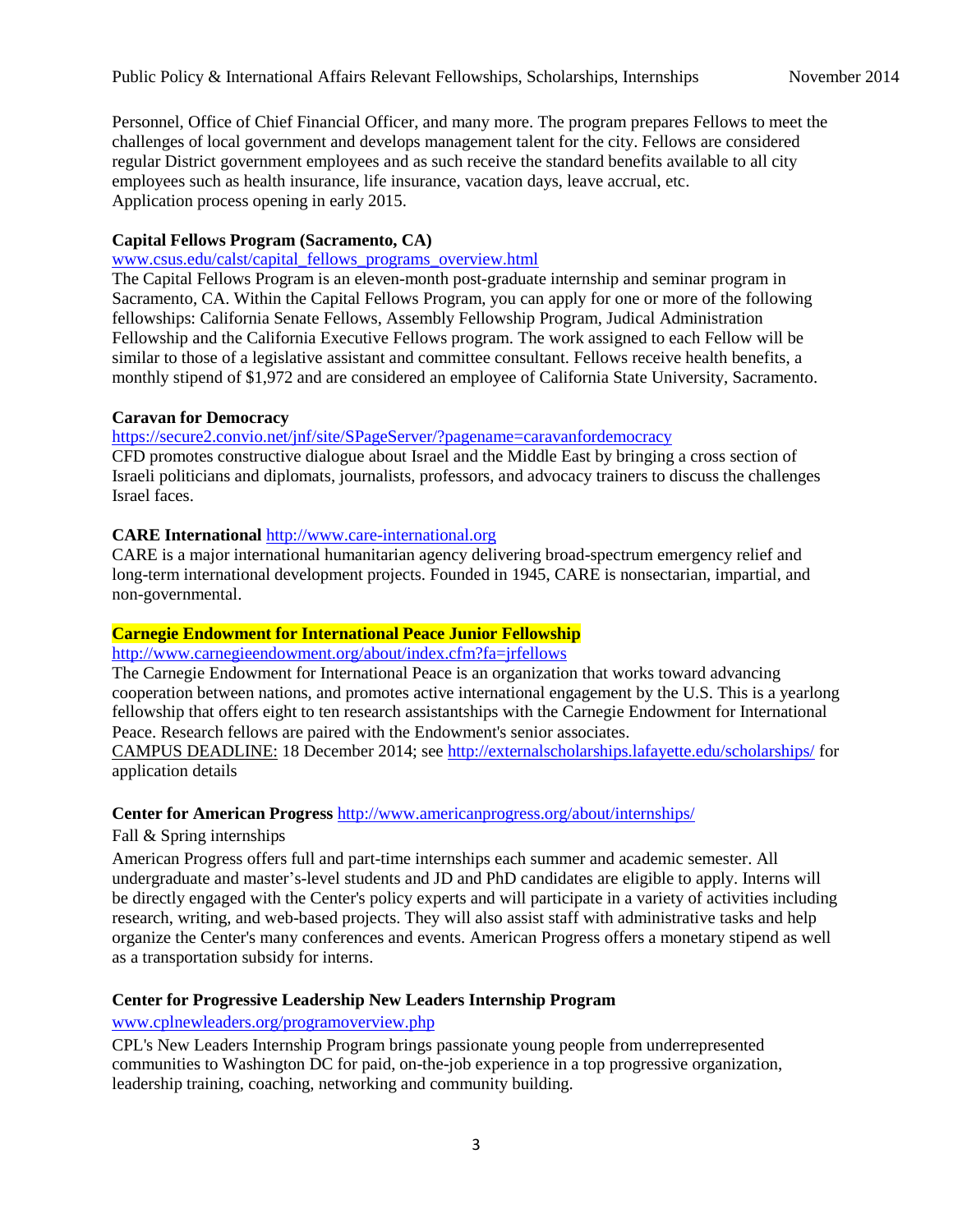# **Center for Strategic & International Studies Internship** <http://csis.org/about-us/internships>

CSIS offers full and part-time internships in the fall, spring and summer for undergraduates, advanced students, and recent graduates who are interested in gaining practical experience in public policy.

- Must be at least a college junior in good standing, an advanced student or a recent graduate.
- Must have at least a 3.0 GPA (on a 4.0 scale) or equivalent from a non-U.S. institution.
- Must be eligible to work in the United States.

# **Center for Third World Organizing (CTWO) - [Movement Activist Apprenticeship Program](http://www.ctwo.org/)** [www.ctwo.org](http://www.ctwo.org/)

CTWO is a racial justice organization that works towards the building of a social justice movement led by people of color. This resource center promotes the advancement of racial justice; sending out messages worldwide. It works to establish model multi-racial community organizations, build an active network of organizations and activists of color, and train the new participants, including members of the Movement Activist Apprenticeship Program. Members of MAAP participate in an internship working on the movement towards economic social justice. Placed with any one of CTWO's partnering organizations, members work full-time on an organizing campaign with a community organization or labor union.

# **[Charles G. Koch Summer Fellow Program](http://www.charleskochinstitute.org/koch-summer-fellow-program/)** [www.charleskochinstitute.org/koch-summer-fellow](http://www.charleskochinstitute.org/koch-summer-fellow-program/)[program/](http://www.charleskochinstitute.org/koch-summer-fellow-program/)

The Koch Summer Fellow Program is an intensive ten-week summer internship program that offers an essential combination of free-market policy experience and professional training. Work with top policy experts, journalists, and academics while exploring market-based solutions to social and economic problems. Through your internship, an opening seminar and periodic speaker series, meet people who can be an important resource for your future career and build lasting relationships with them. Benefits: \$1,500 stipend + travel expenses to and from Washington, DC, furnished housing (over \$2000 value), books, seminars and career workshops. Undergraduates, recent graduates, and graduate students from all countries and studying in all majors are eligible.

# **City Hall Fellows** <http://www.cityhallfellows.org/home.html>

This 12 month fellowship introduces college graduates to positions that allow them the opportunity to understand how cities work and the various issues that impact local government.

# **Code for America** <http://codeforamerica.org/>

Code for America is a new non-profit, and a new kind of organization. Our team is made up of web geeks, city experts, and technology industry leaders. We are building a network of civic leaders and organizations who believe there is a better way of doing things and want to make a difference.

### **Conference on Asian Pacific American Leadership (CAPAL) Scholarships and Internships** <http://www.capal.org/programs/>

The Conference on Asian Pacific American Leadership (CAPAL) offers two internship programs and 3 scholarships for Asian Pacific Americans interested in working for the federal government. Early deadline in mid-February, Final deadline in early March

# **Congressional Black Caucus Foundation** www.cbcfinc.org/images/stories/LIPSBrochureFinal.pdf **Congressional Fellows Program**

The CBCF Congressional Fellows Program was created in 1976 in order to increase the number of African Americans working as professional staff in the U.S. Congress. The Congressional Fellows Program offers public policy training to young professionals by providing them with an opportunity to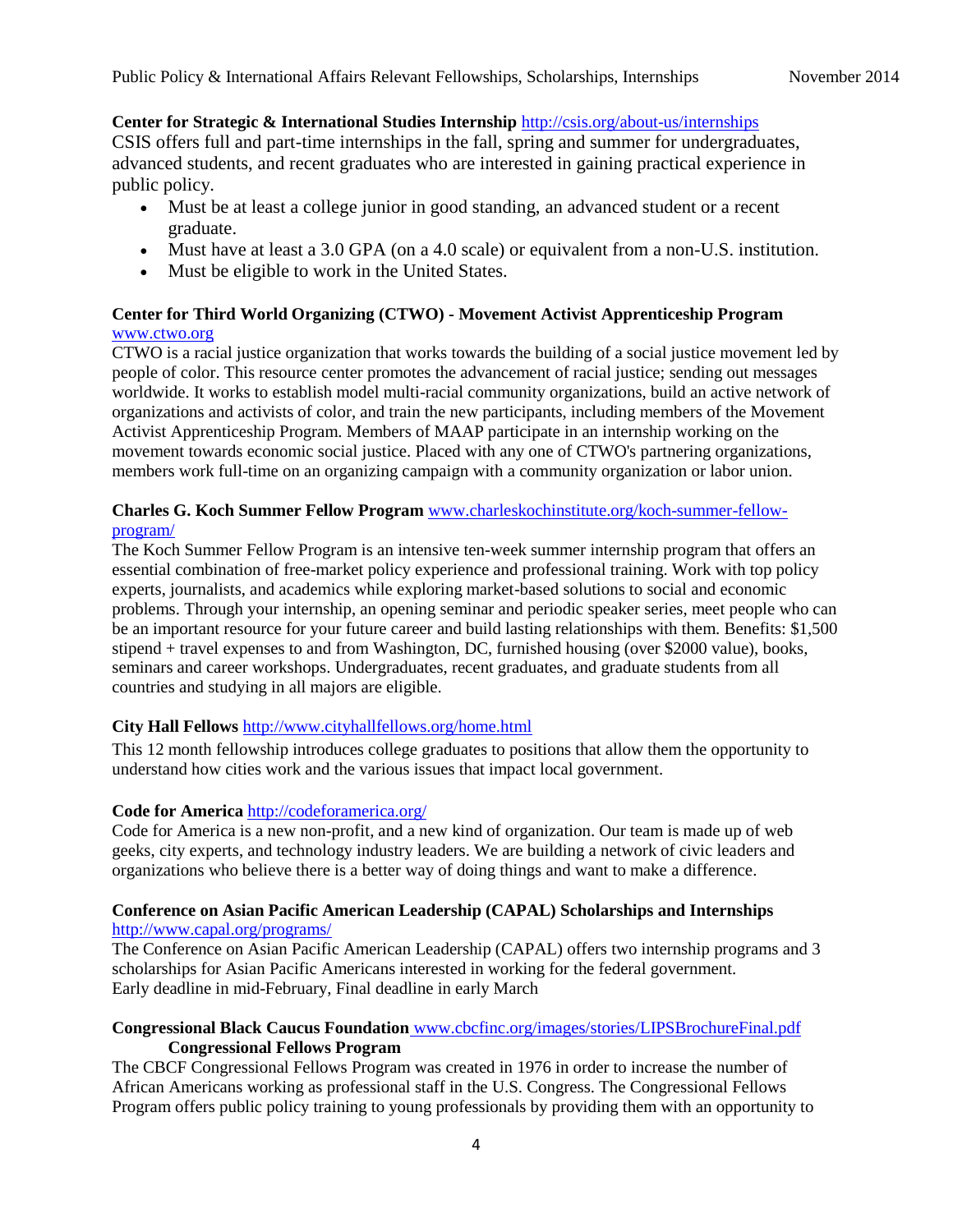work on Capitol Hill. CBCF Fellows work in congressional member and committee offices, attend leadership development seminars, complete a community service project and produce policy papers. During the first-year office placement, Fellows gain invaluable experience as they assist in the development of legislative and public policy initiatives in CBC Member Offices. Fellows work 40 hours per week on a range of staff assignments, including legislative analysis, responding to constituent mail, drafting talking points and speeches for members, and coordinating logistics and public testimony for Congressional hearings. During the second half of the program, fellows transition to a congressional committee. The committee placement complements their experience in a member's office and provides the fellows with a full view of the legislative process. Fellows also have educational enrichment opportunities through seminars on policy and politics. These seminars explore hot-button policy issues, the politics of policymaking and policy implementation, and evaluation of policy already implemented. As a cohort, the Fellows develop and implement a community service project. Fellows are also exposed to the history and work of the Congressional Black Caucus (CBC), and prepared to analyze the impact of policies on African Americans and other minority groups.

#### **[Congressional Internship Program](http://www.cbcfinc.org/congressional-internship-program)**

Established in 1986, the CBCF Congressional Internship Program answered the call to help diversify our democracy by increasing the pool of talented public servants. This intensive nine-week summer program offers the opportunity for college students from across the nation to learn about the legislative process, leadership and careers in the policy making process. Interns work in CBC member offices, attend professional development events, and participate in leadership development projects. The program prepares young people to become informed decision makers and influential leaders who shape our world. This program is offered every summer.

#### **[Donald M. Payne Foreign Policy Fellows Program](http://cbcfinc.org/donald-m-payne-foreign-policy-fellows-program.html)**

CBCF Fellows work in congressional member and committee offices, attend leadership development seminars, complete a community service project and produce policy papers. During the first-year office placement, Fellows gain invaluable experience as they assist in the development of legislative and public policy initiatives in CBC Member Offices. Fellows work 40 hours per week on a range of staff assignments, including legislative analysis, responding to constituent mail, drafting talking points and speeches for members, and coordinating logistics and public testimony for Congressional hearings. During the second half of the program, fellows transition to a congressional committee. The committee placement complements their experience in a member's office and provides the fellows with a full view of the legislative process. Fellows also have educational enrichment opportunities through seminars on policy and politics. These seminars explore hot-button policy issues, the politics of policymaking and policy implementation, and evaluation of policy already implemented. As a cohort, the Fellows develop and implement a community service project. Fellows are also exposed to the history and work of the Congressional Black Caucus (CBC), and prepared to analyze the impact of policies on African Americans and other minority groups. The Fellow will gain extensive exposure to lawmakers and policy professionals dedicated to formulating and implementing global policy ranging from food security, equitable education access, combating preventable diseases, promoting gender equality to addressing climate change and other major global issues.

#### **[Emerging Leaders Internship Program](http://www.cbcfinc.org/internships-cbcf/emerging-leaders-internship-program.html)**

The Emerging Leaders Internship Program sponsored by Walmart is a semester-long paid internship for college students. Interns work four days on Capitol Hill, in federal agencies and at non-profit organizations. Past interns have served in various capacities at the Department of Justice (DOJ), the Food and Drug Administration (FDA), the Transportation Security Administration (TSA), Department of Housing and Urban Development (HUD) and on House and Senate committees. On Friday afternoons, interns attend educational seminars that focus on domestic and international issues, participate in leadership-training sessions and visit cultural and historical sites in the Washington, D.C., area. Each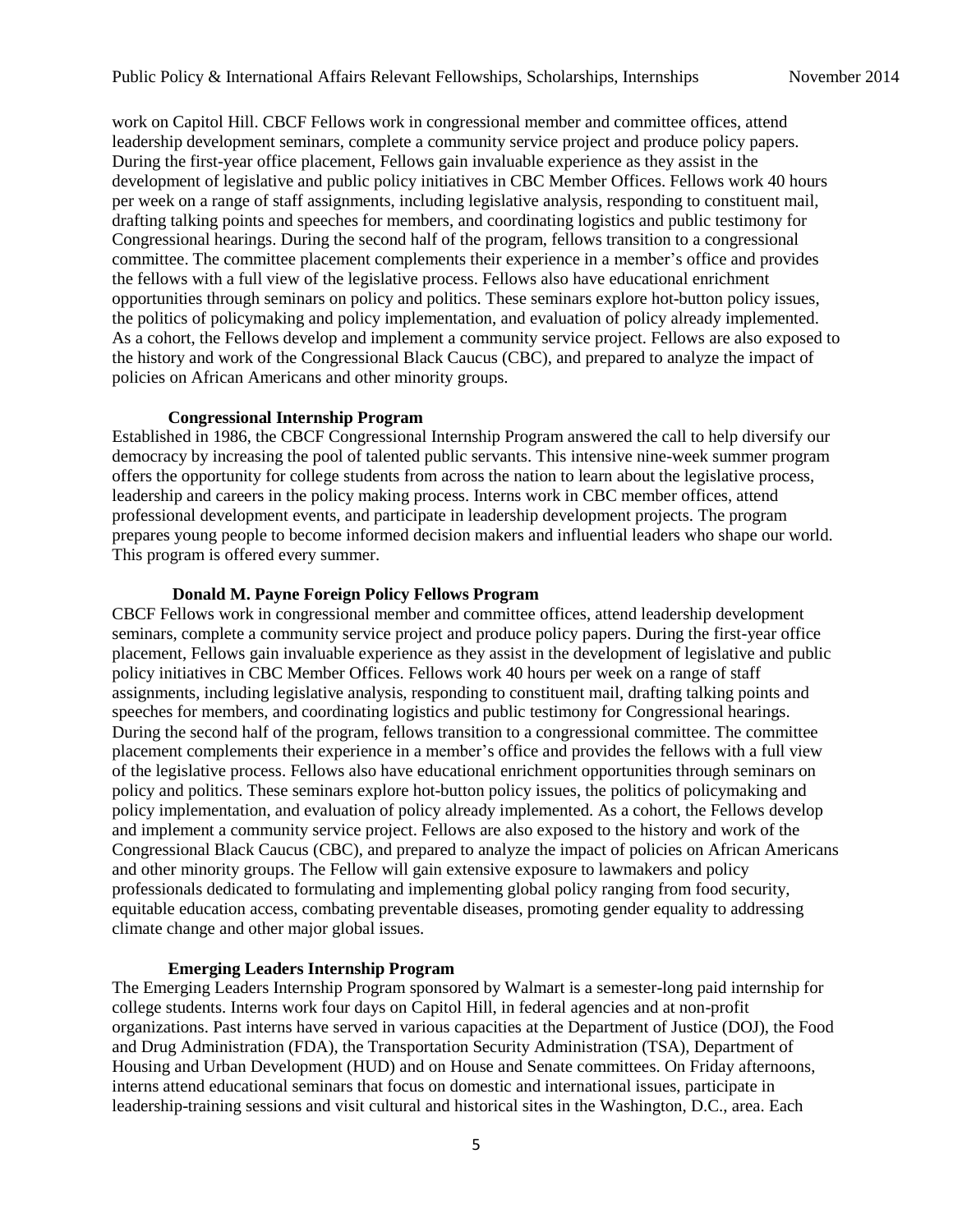cohort must complete a team community service project in the surrounding community. CBCF provides housing and a stipend. This program is offered during the fall and spring semesters.

#### **[Louis Stokes Urban Health Public Policy Fellows Program](http://www.cbcfinc.org/fellowships-cbcf/louis-stokes-urban-health-public-policy-fellows-program.html)**

This fellowship is named after retired Congressman Louis B. Stokes of Ohio, founder of the Congressional Black Caucus Health Braintrust. The primary goal of the program is to increase the pool of qualified, minority health policy professionals who are committed to eliminating health disparities in the United States and abroad. The Louis Stokes Urban Health Policy Fellows Program is a 20-month policy training and leadership development program that targets early to mid-level policy professionals who are committed to eliminating health disparities nationally and globally. CBCF Louis Stokes Fellows receive health policy training while working in a CBC Member's office as well on a congressional committee. Typically, they spend ten months working in a congressional member's office and the remaining ten months working on a congressional committee that focuses on health-related issues. CBCF complements the fellow's policy training on the Hill by providing opportunities to improve and develop leadership skills so they can be more effective in their professional roles. The program also includes educational enrichment opportunities through seminars on policy and politics. These seminars explore hot-button policy issues, the politics of policymaking and policy implementation, and evaluation of policy already implemented. Fellows are also exposed to the history and work of the Congressional Black Caucus, and prepared to analyze the impact of policies on African Americans and other minority groups.

# **[Congressional Hispanic Caucus Institute -](http://www.chci.org/internships/) Congressional Internship Program**

# [www.chci.org/internships/](http://www.chci.org/internships/)

The Congressional Internship Program provides college students with a paid work placement in a Congressional Office or Federal Agency for a period of twelve weeks (Spring/Fall) or eight weeks (Summer). This unmatched experience allows students to learn first-hand about our nation's legislative process.

#### **[Congressional Hispanic Caucus Institute -](https://www.chci.org/fellowships/page/chci-graduate-fellowship-program) Graduate Fellowship Program**

#### [www.chci.org/fellowships/page](http://www.chci.org/fellowships/page)

The nine month paid Fellowship Program offers exceptional Latinos who have earned at least a master's degree within three years of the program start date with unparalleled exposure to hands-on experience the public policy areas of secondary education, higher education, health, housing, law, and the STEM fields. [Congressional Hispanic Caucus Institute -](http://www.chci.org/fellowships/) Public Policy Fellowship Program [www.chci.org/fellowships/](http://www.chci.org/fellowships/) The Congressional Hispanic Caucus Public Policy Fellowship program was created by CHCI to assist in the development of the next generation of Latino leaders in public policy. Each year, the nine-month fellowship program provides up to 21 promising Latinos from across the U.S. an opportunity to gain hands-on experience at the national level in the public policy area of their choice. Some fellows have worked on international affairs, economic development, educational or housing policies. After careful considerations and interviews, fellows are placed in organizations/agencies such as the congressional offices, federal agencies, Washington-based media, corporate federal affairs offices, national advocacy organizations, and government-related institutions. In addition to the invaluable hands-on experiences gained from these placements, fellows are also provided with the opportunity to work on a community service project, attend a weekly seminar and receive a monthly stipend.

#### **Congressional Hunger Center - [The Bill Emerson National Hunger Fellows Program](http://www.hungercenter.org/fellowships/emerson/)** <http://www.hungercenter.org/fellowships/leland/>

# The Congressional Hunger Center is a private, bi-partisan non-profit organization that fights hunger by developing leaders. The Bill Emerson National Hunger Fellows Program, a project of the CHC, is a unique leadership development opportunity for motivated individuals seeking to make a difference in the struggle to eliminate hunger and poverty. Each year 20 participants are selected for this twelve-month program. Fellows are placed for six months with urban and rural community organizations involved in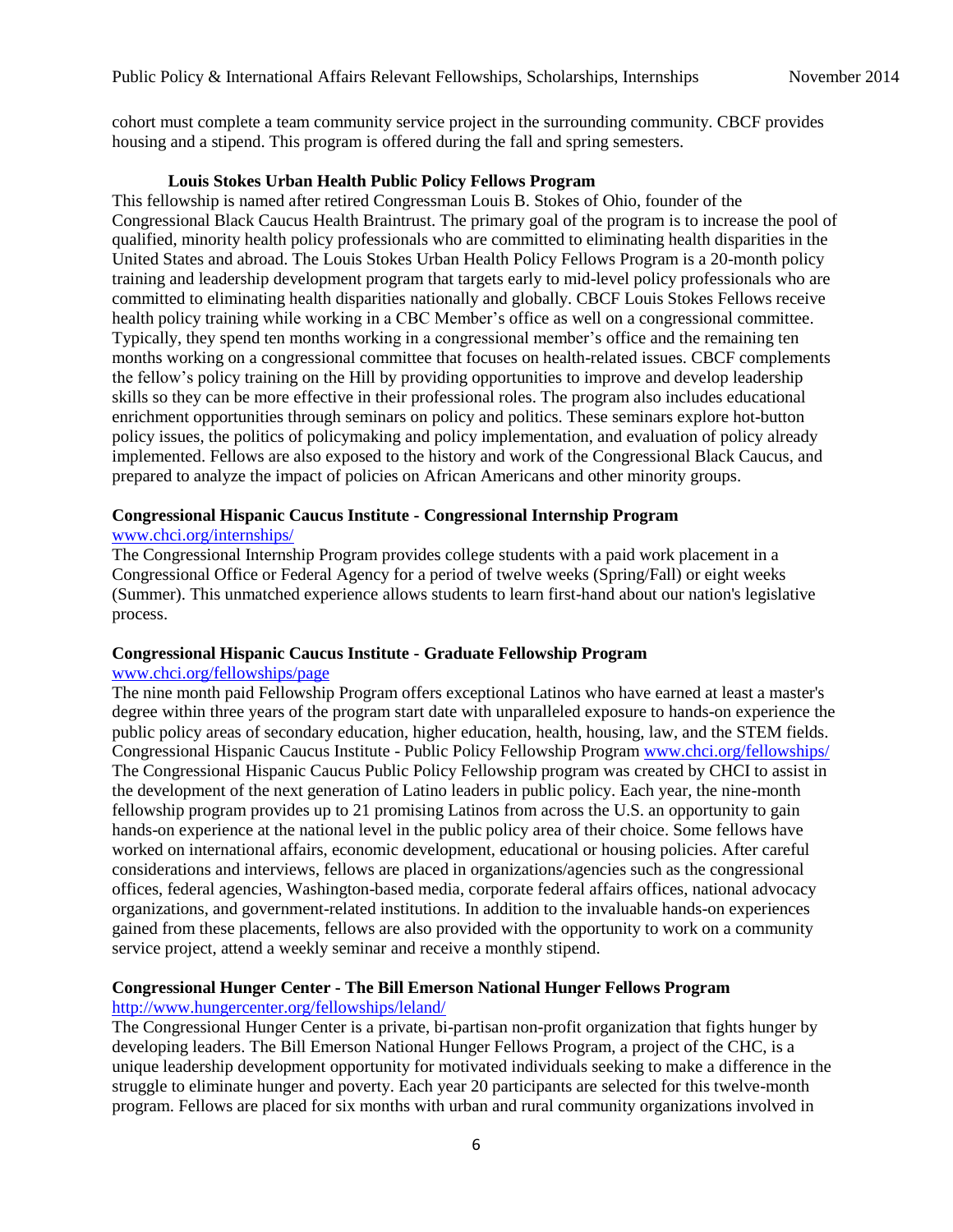fighting hunger at the local level, such as food banks, local advocacy groups, economic development agencies, and faith-based organizations. They then move to Washington, D.C. to complete the year with six months of work at advocacy and public policy organizations involved in the anti-hunger and poverty movement at the national level. Through this unique program, bridging community grassroots efforts and national public policy, Bill Emerson National Hunger Fellows develop as effective leaders in the antihunger movement. Applications are encouraged from candidates reflecting diverse educational, cultural, personal and experiential backgrounds. A living allowance, health insurance, travel expenses, professional development training opportunities, and an end of service award are included. DEADLINE: January 5, 2015

#### **Congressional Hunger Center - [The Mickey Leland International Hunger Fellows Program](http://www.hungercenter.org/fellowships/leland/)** <http://www.hungercenter.org/fellowships/leland/>

The Mickey Leland International Hunger Fellows Program is a two-year initiative that begins with a oneyear field placement in countries throughout South Asia, Sub-Saharan Africa, and Latin America. The following year is spent in Washington, D.C. at national nonprofit organizations working on hunger and poverty policy. The fellowship trains emerging leaders in the fight against hunger and provides them with a broad understanding of the problem of hunger, the skills necessary to contribute to a solution, and the personal experience that puts faces and names to these issues. Application will open in Fall 2014.

### **[Coro Fellows Program in Public Affairs](http://www.coro.org/Coro-Fellows-Program)** [www.coro.org](http://www.coro.org/)

The Coro Fellows Program in Public Affairs is a full time, graduate-level experiential leadership training program that introduces a diverse group of young professionals to all aspects of the public affairs arena. Each year about 64 participants are selected from a national pool of applicants to serve at one of the following locations: Los Angeles, New York, St. Louis, Pittsburgh and San Francisco. For nine months, Coro Fellows spend at least 50 hours a week in a unique series of field assignments, site visits, interviews, public service projects and seminars. Fellows are encouraged to view the program as their laboratory; to experiment with and experience life in the public affairs arena. DEADLINE: January 23, 2015

#### **Critical Languages Scholarship** [www.clscholarship.org](http://www.clscholarship.org/)

The Critical Language Scholarship (CLS) Program is a fully-funded overseas language and cultural immersion program for American undergraduate and graduate students. With the goal of broadening the base of Americans studying and mastering critical languages and building relationships between the people of the United States and other countries, CLS provides study opportunities to a diverse range of students from across the United States at every level of language learning. The CLS Program is a program of the [U.S. Department of State, Bureau of Educational and Cultural Affairs.](http://eca.state.gov/)

Languages Offered:

- Azerbaijani, Bangla/Bengali, Hindi, Indonesian, Korean, Punjabi, Turkish, and Urdu: Beginning, advanced beginning, intermediate and advanced levels;
- Arabic and Persian: Advanced beginning, intermediate and advanced levels;
- Chinese, Japanese, and Russian: Intermediate and advanced levels.

### **Cross Culture Solutions** [http://www.crossculturalsolutions.org/discover-what-you-can-do/volunteer](http://www.crossculturalsolutions.org/discover-what-you-can-do/volunteer-opportunities)[opportunities](http://www.crossculturalsolutions.org/discover-what-you-can-do/volunteer-opportunities)

Cross-Cultural Solutions, also known as CCS, is a nonprofit working to address critical global issues by providing meaningful volunteer service to communities abroad, and contributing responsibly to local economies.

# **Davis-Putter Scholarships Fund** <http://www.davisputter.org/>

Need-based grants (up to \$10,000) to undergraduate or graduate students actively working for peace and justice on campus and/or in the community. DEADLINE: March 31, 2015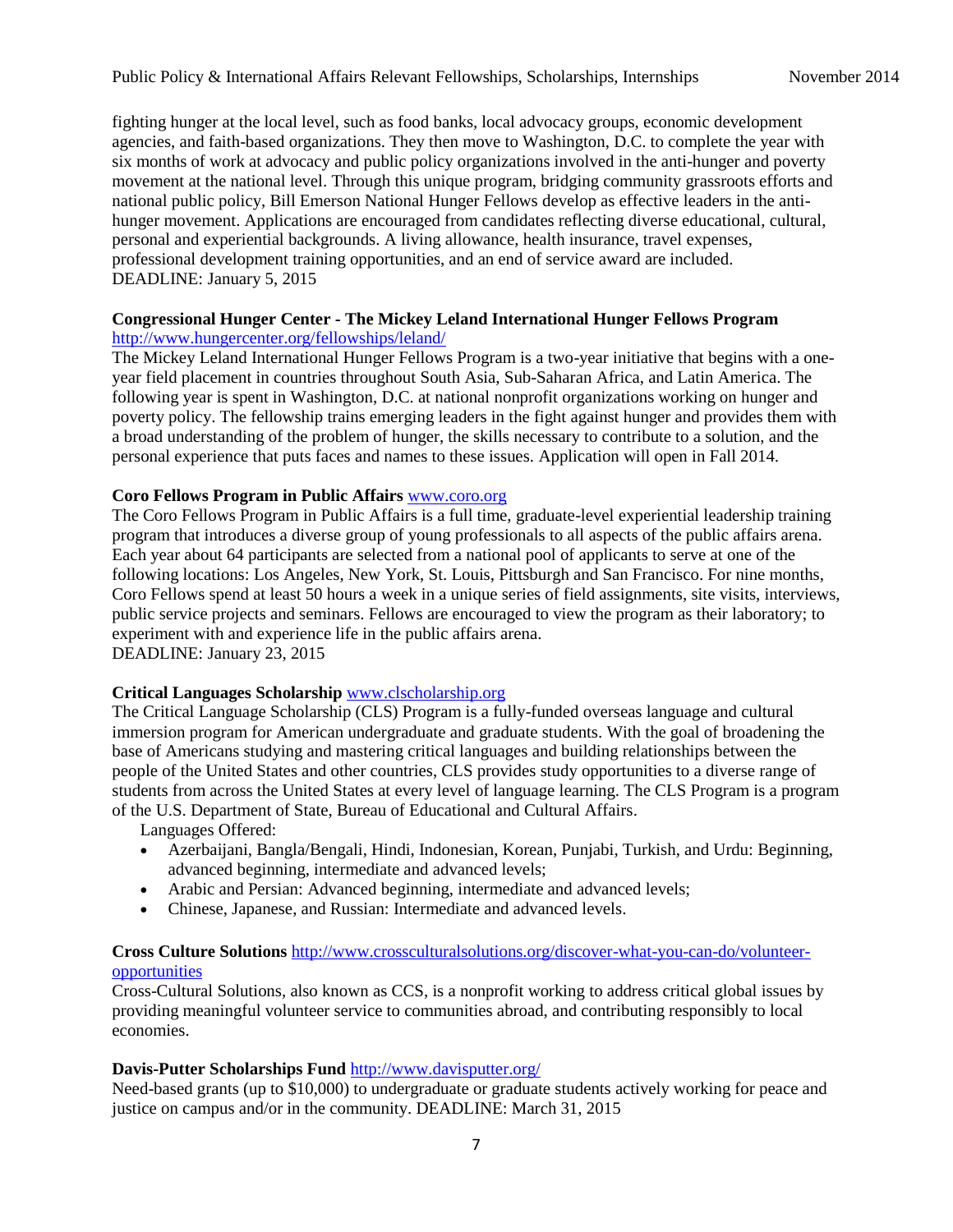# **Drum Major Institute Scholars Program** <http://drummajorinstitute.org/dmi-scholars/>

The Drum Major Institute Scholars Program identifies progressive college students from diverse communities and trains them in the skills necessary to obtain and succeed in entry-level public policy positions. Applicants must be sophomores or juniors enrolled in an accredited American college or university; have a demonstrated commitment to progressive values; and be able to attend the two-week Summer Institute in NYC for training and experience in public policy work.

### **[Echoing Green](http://www.echoinggreen.org/fellowship/apply)** [www.echoinggreen.org/fellowship/](http://www.echoinggreen.org/fellowship/)

Echoing Green seeks social entrepreneurs who exhibit fearlessness in defending their ideas, an unwavering belief that all individuals have the potential to contribute meaningfully to society, and a powerful passion for developing new solutions to some of society's most challenging problems. The Fellowship Program last two years and provides Fellows with financial and technical assistance (ranging from a large global network to a close peer-to-peer learning) to enhance their leadership skills and ensure organizational sustainability. Instead of working on a predefined project with an existing organization, each Fellow creates and builds his/her own organization to execute his/her own vision for social change. 2015 Application will open on December 2, 2014

# **ELAP Foundation for Sustainable Development** [http://specialevents.cce.columbia.edu/not-profit-and](http://specialevents.cce.columbia.edu/not-profit-and-public-service-career-fair-2011/foundation-sustainable-)[public-service-career-fair-2011/foundation-sustainable-](http://specialevents.cce.columbia.edu/not-profit-and-public-service-career-fair-2011/foundation-sustainable-)

The Foundation for Sustainable Development (FSD) works to enhance the capacity of small nongovernmental organizations (NGOs) around the world to address local health, social, environmental, and economic issues. Our model incorporates four unique program that support underserved communities in a collaborative and sustainable manner.

# **Émigré Memorial German Internship Program – German State Parliaments (EMGIP)** [www.culturalvistas.org/emgip](http://www.culturalvistas.org/emgip)

EMGIP offers internship opportunities at state parliaments ("Landtage") across Germany's 16 state capitals. The program encourages applicants form US and Canadian students who are planning to pursue a career in public service, or who are interested in specific public policy issues such as the environment, education, migration, and healthcare. Participants gain practical work experience with state parliament, utilize their German skills at a professional level, and experience German political culture firsthand. US citizens receive a monthly stipend of EUR 670 for up to 3 months.

DEADLINES: December 1, 2014 for early Summer 2015 & March 31, 2015 for Fall 2015

# **Erasmus Mundus Programme** [http://ec.europa.eu/education/external-relation-](http://ec.europa.eu/education/external-relation-programmes/mundus_en.htm)

#### [programmes/mundus\\_en.htm](http://ec.europa.eu/education/external-relation-programmes/mundus_en.htm)

Funds available for graduate study (master's and PhD) in European Union countries or partnerships with non-European high education institutions and scholarships for students and academics. Students in higher-education can receive scholarships for Undergraduate studies or Master's studies. Doctoral candidates can receive fellowships for doctoral studies or post-doctoral studies. Deadlines vary; applicants apply directly to programs/institutions.

# **Families USA: Villers Fellowship for Health Care Justice** [http://familiesusa.org/about-](http://familiesusa.org/about-us/careers/villers-fellowship)

# [us/careers/villers-fellowship](http://familiesusa.org/about-us/careers/villers-fellowship)

Villers Fellows will be given the opportunity to work on a variety of health care justice issues during their year-long tenure. Villers Fellows works as a full-time policy analyst in Families USA's Health Policy Department. The Fellowship is based in the Families USA office in Washington, D.C. and is designed to provide the fellow with a national perspective on health care justice work.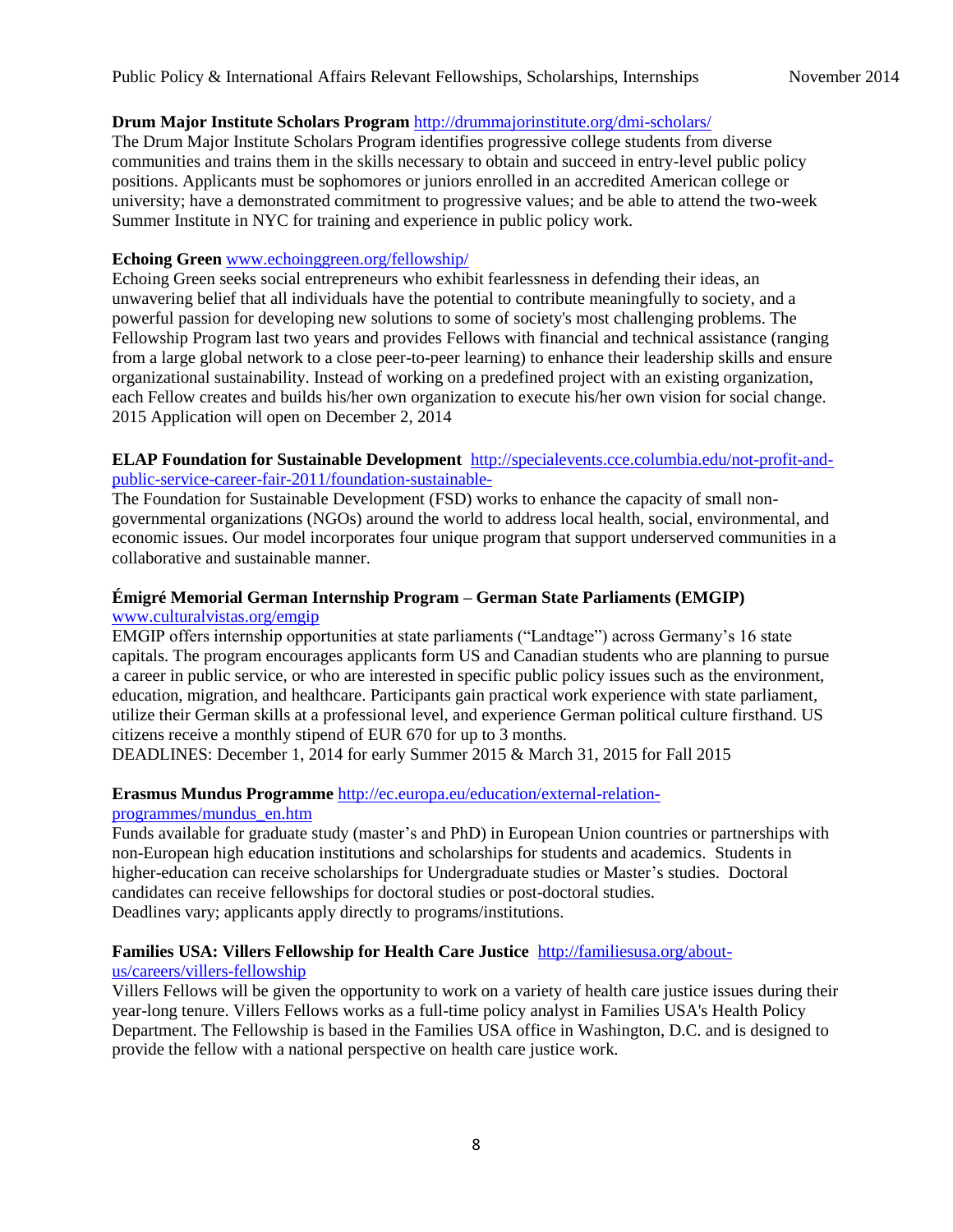#### **Families USA: Wellstone Fellowship for Social Justice** [http://www.familiesusa.org/about/wellstone](http://www.familiesusa.org/about/wellstone-fellowship.html)[fellowship.html](http://www.familiesusa.org/about/wellstone-fellowship.html)

The Wellstone Fellowship for Social Justice is designed to foster the advancement of social justice through participation in health care advocacy work that focuses on the unique challenges facing many low-income and minority communities. Through this fellowship, Families USA hopes to expand the poll of talented social justice advocates from underrepresented economic, racial, and ethnic minority groups, including the American Indian & Alaska Native, Asian American, Black/African American, Latino, and Native Hawaiian & Pacific Islander communities.

#### **Gilman International Scholarship** <http://www.iie.org/programs/gilman-scholarship-program>

The Gilman Scholarship Program is open to U.S. citizen undergraduate students who are receiving Federal Pell Grant funding at a two-year or four-year college or university to participate in study and intern abroad programs worldwide.

CAMPUS DEADLINES vary: see Study Abroad Office for details

### **Global Health Corps** <http://ghcorps.org/fellows/program/>

Global Health Corps recruits fellows and placement organizations that are doing excellent work in improving healthcare access and health outcomes for the poor. Placement organizations range from small grassroots organizations to large global institutions. Placement organizations identify an area of need, create a job description for a fellowship position, demonstrate the capacity to absorb two new fulltime staff, and identify a clear manager for the fellow team. Fellow candidates apply for specific positions with one of our placement organizations for which they have relevant skills and experience, and are selected jointly by GHC and the placement organization.

### **Green Corps Environment Fellowship** <http://www.greencorps.org/>

Green Corps' Field School for Environmental Organizing is a yearlong program that trains members in leading environmental-based political campaigns. Trainees start working on campaigns from the start of their education. Trainees gain classroom and field experience in environmental and public health campaigns, and career placements in environmental groups.

#### **[Greenlining Institute](file://samba.lafayette.edu/shared/doc/Scholarships%20and%20Fellowships/2014-2015%20Application%20Cycle/Greenlining%20Institute%20%20http:/greenlining.org/%20Leadership%20Academy%20Fellowship%20Program)** http://greenlining.org/

# **[Leadership Academy Fellowship Program](file://samba.lafayette.edu/shared/doc/Scholarships%20and%20Fellowships/2014-2015%20Application%20Cycle/Greenlining%20Institute%20%20http:/greenlining.org/%20Leadership%20Academy%20Fellowship%20Program)**

The Greenlining Institute is a California based organization dedicated to improving the quality of life for low-income and minority communities. It runs the Greenlining Academy Fellowship Program and the Academy Summer Associate Program. The Academy Fellowship Program is an annual leadership training program for multi-ethnic individuals focused on low-income advocacy and community economic development. Generally, fellows conduct research, write report and position papers, help organize community events, and interface regularly with multi-ethnic community, corporate and government leaders. Applicants must have completed their undergraduate studies and be enrolled in, or preparing for, graduate studies in public policy, urban planning, minority advocacy or economic development.

#### **[The Academy Summer Associate Program](http://greenlining.org/leadership-academy/programs/summer-associate-program/)**

The Greenlining Institute is a California based organization dedicated to improving the quality of life for low-income and minority communities. It runs the Greenlining Academy Fellowship Program and the Academy Summer Associate Program. The Academy Summer Associate Program is an intensive, tenweek leadership training program for multi-ethnic graduate level students who want experience working on low-income and minority economic development issues as policy analysts, advocates and community organizers. Each Associate manages or co-manages a research or advocacy project with the direction of a Program Manager and the Academy Director.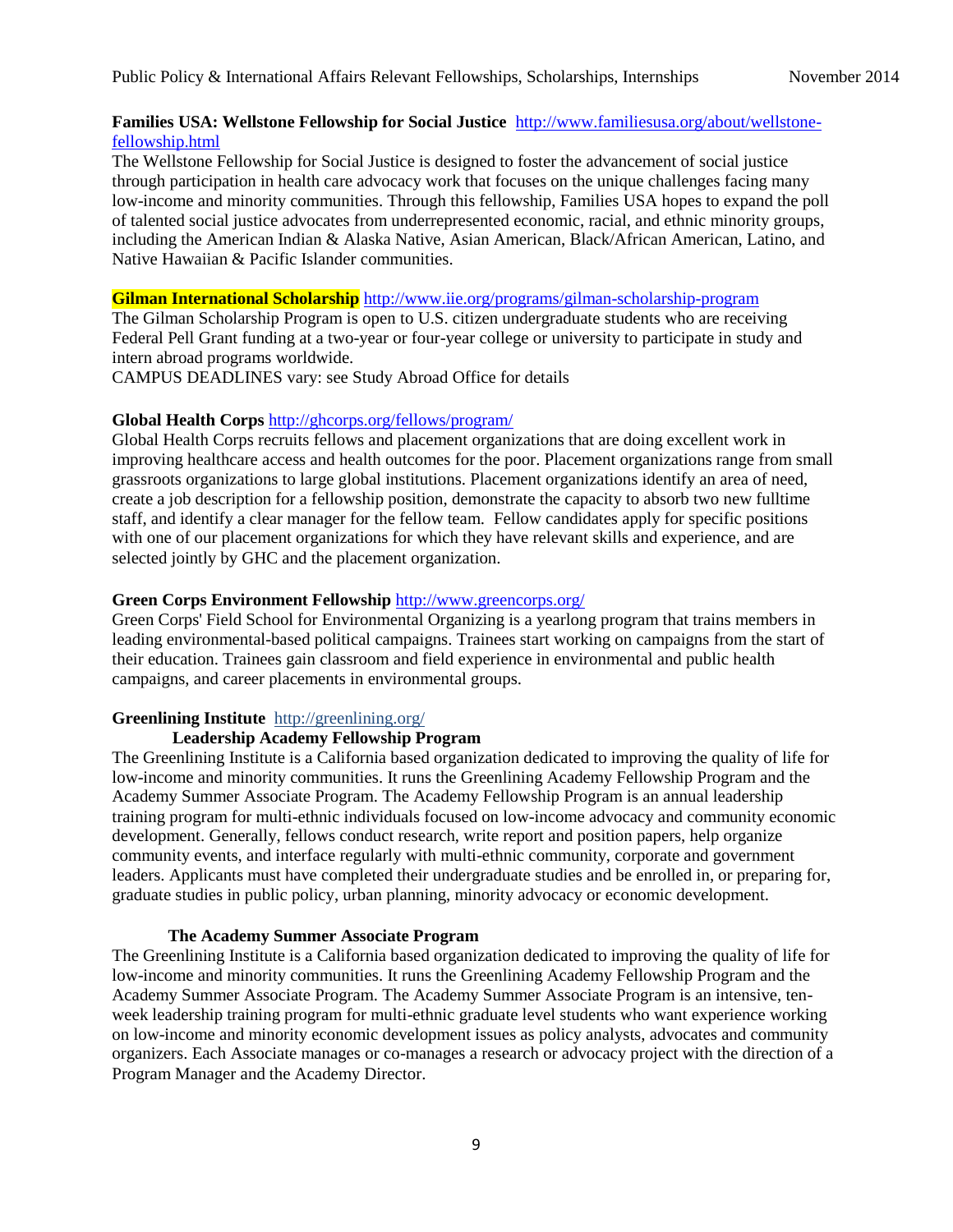#### **[Harry S. Truman Scholarship Foundation](http://www.truman.gov/)** [www.truman.gov](http://www.truman.gov/)

The Truman Scholarship provides \$30,000 towards graduate study in the United States or abroad in a variety of fields. The Truman Foundation seeks college or university students with junior-level academic standing who wish to attend professional or graduate school to prepare them for positions in (government, the nonprofit and advocacy sectors, and education) in public service. Not only does the Foundation provide support for graduate study but it also provides leadership training and Fellowship with Scholars from all across the nation who possess similar passion in making a difference through public service. CAMPUS DEADLINE: 18 December 2014; se[e http://externalscholarships.lafayette.edu/scholarships/](http://externalscholarships.lafayette.edu/scholarships/) for application details.

### **Harvard University, Kennedy School of Government Merit Fellowships (MPA, MPP, MPA/ID)**

<http://www.hks.harvard.edu/degrees/sfs/prospective-students/fellowships-scholarships>

The Kennedy School offers a number of competitive fellowships based on merit. The school offers masters degrees in Public Administration Program (MPA), Public Policy Program (MPP), and MPA/ID (International Development).

Applicants complete an application and an essay of not more than 250 words. Fourteen different fellowships are targeted for students who are interested in a variety of public service fields: business, law, medicine, journalism, women's leadership, United Nations, and public international agencies. There are also a number of restricted scholarships for both US residents and international students.

# **Horizons Scholarship** <http://wid.ndia.org/horizon/>

The sponsor provides support to encourage women to pursue careers related to the national security interests of the United States and to provide development opportunities to women already working in national security fields. The scholarship program is intended to provide financial assistance to further educational objectives of women either employed or planning careers in defense or national security areas.

The Foundation focuses on the following preferred fields of study for awarding scholarships: security studies, military history, government relations, engineering, computer science, physics, mathematics, business (as it relates to national security or defense), law (as it relates to national security or defense), international relations, political science, economics. Others will be considered if the applicant can successfully demonstrate relevance to a career in the areas of national security or defense.

#### **Humanity in Action Fellowships** [http://humanityinaction.org/programs.](http://humanityinaction.org/programs)

The objective is to promote a dialogue about understanding and responding to the challenges that democratic countries face as they become more diverse societies. HIA programs explore past and present examples of resistance to intolerance, with a goal of encouraging future leaders to be engaged citizens and responsible decision makers. Fellows are assigned to programs in Amsterdam, Berlin, Copenhagen, Paris or Warsaw. Fellowships take place in June.

DEADLINE: January 8, 2015

# **Herbert Scoville Jr. Peace Fellowship** <http://www.scoville.org/>

The Herbert Scoville Jr. Peace Fellowship is a competitive national fellowship program that provides college graduates with the opportunity to gain a Washington perspective on key issues of peace and security over a 6-9 month period. The Fellows serve as full-time junior staff members at the participating organization of their choice. Up to 8 Scoville Fellowships are awarded annually. Fellows receive active mentoring and networking from distinguished Board of Directors and former Fellows in addition to their stipend and benefits.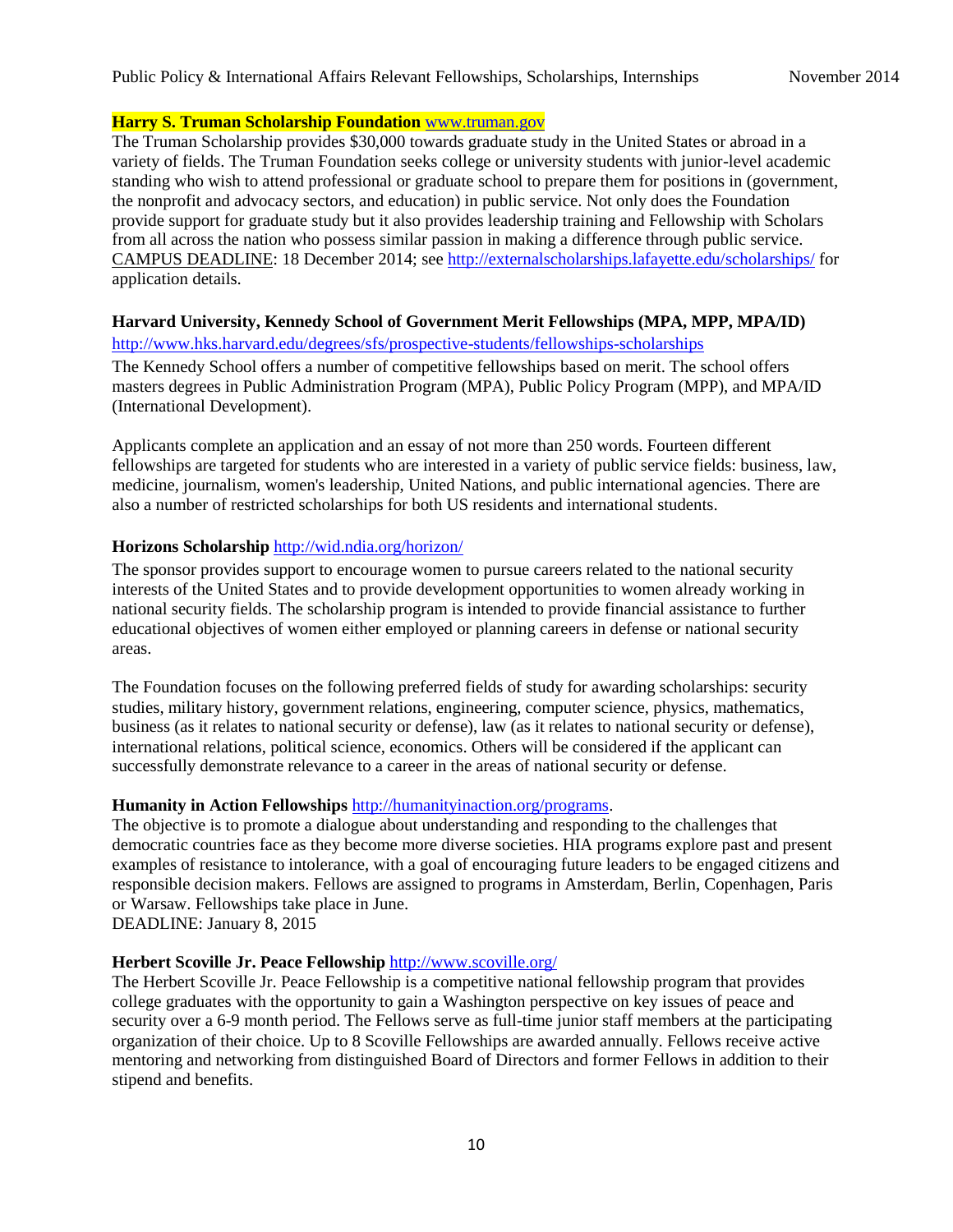# **IFESH** [http://www.ifesh.org/what-we-do/international-educators-for-africa-program/international-](http://www.ifesh.org/what-we-do/international-educators-for-africa-program/international-fellows-program/)

# [fellows-program/](http://www.ifesh.org/what-we-do/international-educators-for-africa-program/international-fellows-program/)

The International Fellows Program (IFP) is a nine-month internship for talented recent college graduates and graduate students to provide on-the-job development experience in Africa. Our Fellows provide technical assistance and training to community-based grassroots projects including education, literacy, health development, HIV/AIDS, English as a Second Language, agricultural development, proposal development, managerial training, feasibility studies and small business development. The program began in 1988 in response to the need for technical support of international development nonprofit organizations. To date, we have placed more than 176 Fellows in 28 countries, primarily in Africa, but also in Asia, South America and Australia.

# **Insight Collaborative Fellowships for Conflict Management**

# [http://www.insightcollaborative.org/ic\\_2009/fellowship\\_apply.php](http://www.insightcollaborative.org/ic_2009/fellowship_apply.php)

One-year Insight Fellowships are awarded to exceptional individuals to: study and promote conflict management theory & skills central to Insight's philosophy and services; make humanitarian contributions locally and internationally; and engage in self-development. The Fellowship includes a \$20,000 expense allowance to support multiple placements totaling one year, typically in 3-4 month blocks. DEADLINE: January 15, 2015

### **Institute for Women's Policy Research (IWPR) Internships** <http://www.iwpr.org/about/internships>

The Institute for Women's Policy Research (IWPR), located in Washington, D.C., conducts rigorous research and disseminates its findings to address the needs of women, promote public dialogue, and strengthen families, communities and societies.

IWPR is committed to assisting the professional development of students and graduates interested in economic justice for women. IWPR's internship program is designed to provide participants with challenging work experiences under the guidance and supervision of staff with extensive knowledge of women's policy issues, social science research, and non-profit management Fall, Spring, and Summer Internships are available. For 2014 Fall Internships, applications are accepted on a rolling basis until August 25, 2014. For 2015 Spring Internships, applications are accepted on a rolling basis until December 15, 2014. For 2015 Summer Internships, see website.

# **[New York City Urban Fellows Program](http://www.nyc.gov/html/dcas/html/work/urbanfellows.shtml)** [http://www.nyc.gov/html/dcas/html/work/program\\_info.shtml](http://www.nyc.gov/html/dcas/html/work/program_info.shtml)

The Urban Fellows Program is a prestigious nine-month program which introduces college graduates to local government and public service. The Program curriculum includes a full-time employment opportunity with the City government and weekly seminar series exploring the process of the local government. These seminars are often led by commissioners, elected officials, and people at all levels of the government. Fellows will work in the most challenging of areas, including but not limited to, budget process, agency operations, low income housing, affordable health care, education and economic development. A \$30,000 stipend for nine months and health insurance is awarded.

# **Pamela Harriman Foreign Service Fellowships** <http://www.wm.edu/sites/harriman/>

The Pamela Harriman Foreign Service Fellowships are offered annually to three outstanding undergraduates from across the nation, chosen from students serving in a summer professional position with the US Department of State in Washington, DC, and the US Embassies in London and Paris. Students must first apply for a summer internship with the State Department by the November 1 application deadline.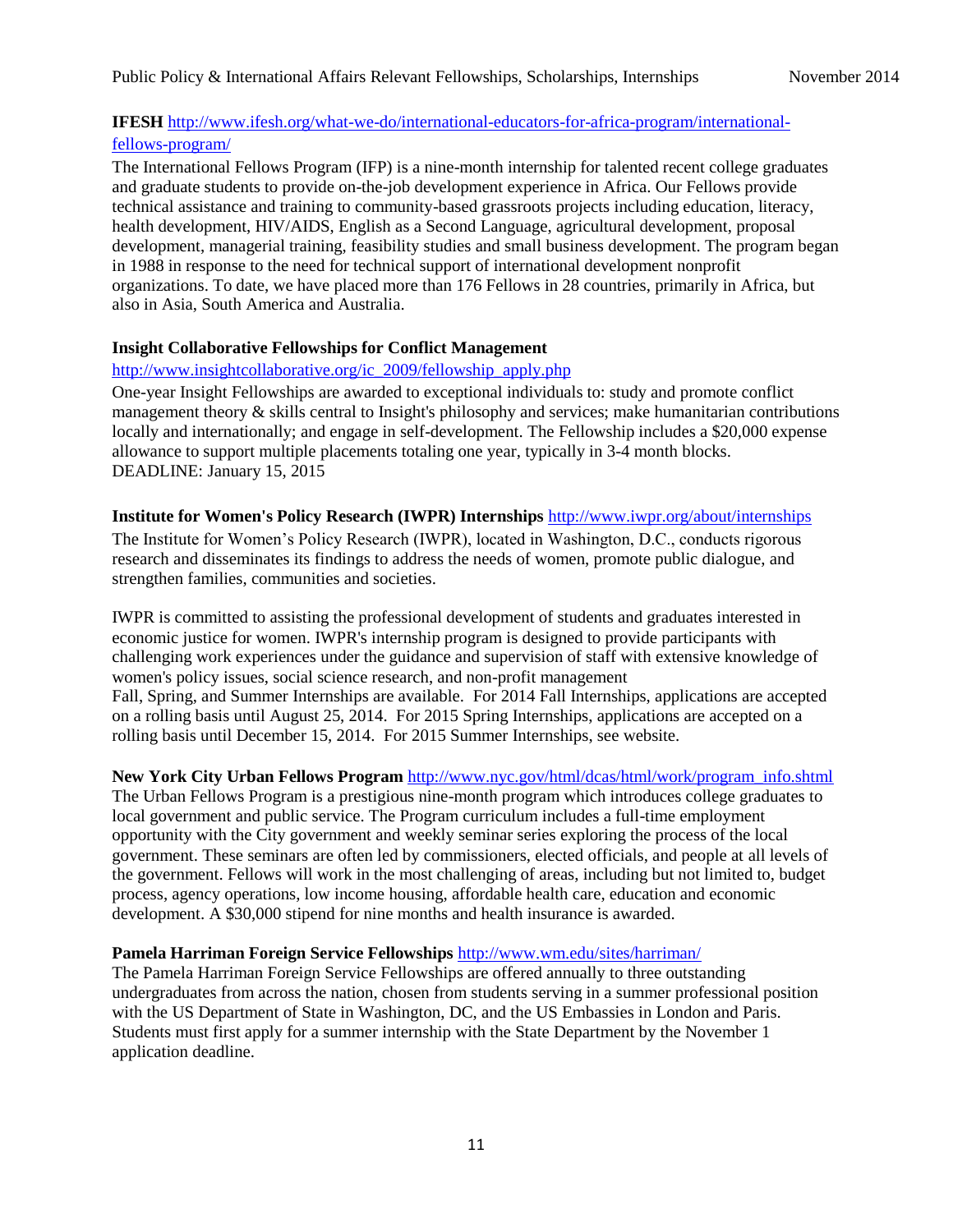#### **Payne International Development Fellowship Program**

<http://www.paynefellows.org/?areaid=2&contentid=941>

The USAID Donald M. Payne International Development Graduate Fellowship Program seeks to attract outstanding young people who are interested in pursuing careers in the Foreign Service of the U.S. Agency for International Development (USAID). The Payne Fellowship, which provides up to \$90,000 in benefits over two years for graduate school, internships, and professional development activities, provides a unique pathway to the USAID Foreign Service. DEADLINE: January 20, 2015

#### **PPIA: Public Policy & International Affairs Fellowship** [https://www.ppiaprogram.org/ppia/what-we](https://www.ppiaprogram.org/ppia/what-we-do/junior-summer-institutes/)[do/junior-summer-institutes/](https://www.ppiaprogram.org/ppia/what-we-do/junior-summer-institutes/)

The goal of the PPIA Fellowship Program is to help students achieve a Master's or joint degree, typically in public policy, public administration, international affairs or a related field. The organization does this through the intensive study provided by participation in a Junior Summer Institute (JSI), through partnerships with universities across the country, and through an alumni network that provides opportunities to connect with nearly 4000 individuals who share the same interest in public service.

Each year, PPIA seeks out high-potential undergraduate students from universities across the country to participate in an intensive seven-week Junior Summer Institute (JSI) before their senior year. During their program, fellows are equipped with the knowledge and skills they will need to succeed in graduate school and ultimately, in influential roles serving the public good.

Once a student has successfully completed their JSI, they join an alumni network of nearly 4,000 leaders. In addition to the opportunities that this network provides for mentoring and career development, our alumni network has the opportunity to receive financial support for their graduate school education if they attend one of the programs in our Graduate School Consortium.

PPIA's [Graduate School Consortium](http://www.ppiaprogram.org/ppia/partners/graduate-school-consortium/) is comprised of over 30 public policy and international affairs programs from across the county. These institutions share PPIA's commitment to increasing inclusion in public service and are committed to supporting our fellows in their pursuit of a graduate education. Fellows who apply to receive a graduate degree at these schools are able to waive the application fees and, if accepted, are guaranteed a minimum, one-time financial award of \$5,000 from the school, although most programs are able to provide financial assistant well above this level.

PPIA Fellows are encouraged to gain work experience before applying to graduate school. Our Graduate School Consortium members guarantee benefits for at least five years after fellows complete their undergraduate degree.

#### **[Presidential Management Fellows](http://www.pmf.gov/)** [www.pmf.gov](http://www.pmf.gov/)

The Presidential Management Fellows Program has appealed to master's and doctoral-level students who wish to work in the Federal Government. The Program provides an opportunity for Fellows to apply the knowledge they gained while in graduate study towards a career in the Federal service. Fellows participate in domestic and international affairs, technology, science, criminal justice, health, financial management, and other fields in public service. Students who have completed a graduate degree from an accredited college or university are eligible to be nominated by their schools. The Program seeks graduates who have a breadth and quality of achievements, leadership skills, and have demonstrated dedication to pursuing a career in public policies. Those accepted receive Federal benefits.

#### **Princeton in Africa** <http://www.princetoninafrica.org/about/about-piaf/>

Princeton in Africa matches talented and passionate college graduates with our partners working across Africa for yearlong service projects. Our program is open to graduating seniors and young alumni from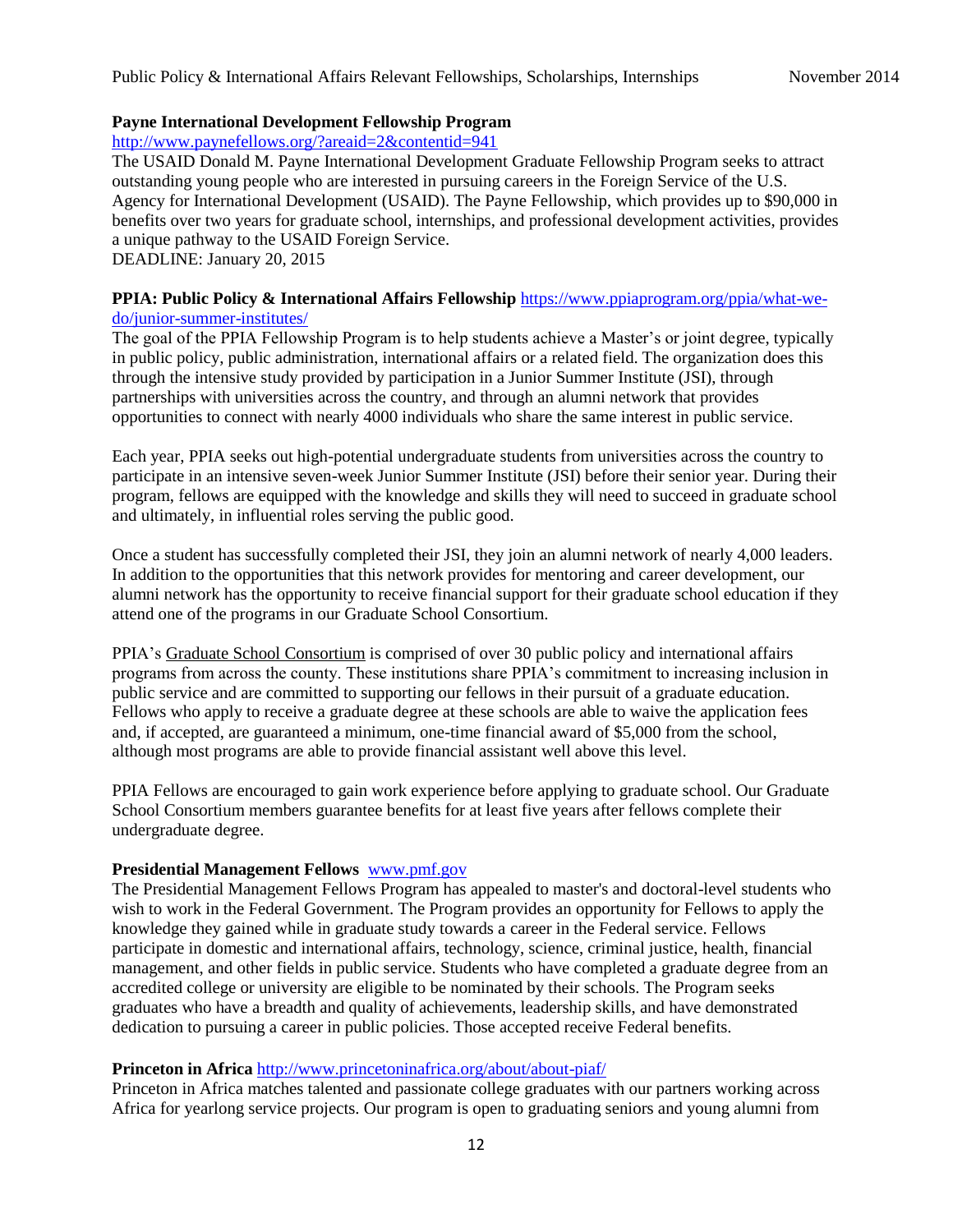any accredited college or university in the U.S. Our Fellows have helped improve education and public health, source fresh water and alternative energy, increase family incomes, and so much more.

#### **Princeton in Asia** <http://piaweb.princeton.edu/application-process>

Princeton in Asia (PiA) offers service-oriented fellowships in the fields of education, media/journalism, international development (NGOs) and business, with a majority of fellows working as English teachers at universities and high schools. PiA fellowships are open to graduates or graduating seniors from all accredited colleges and universities.

#### **Princeton in Latin America** <http://www.princeton.edu/~pila/>

PiLA offers service experiences in Latin America and the Caribbean to match outstanding recent college graduates who are interested in year-long service fellowship opportunities with partner NGO and multilateral organizations that are engaged in socially responsible development projects throughout the region.

### **Projects Abroad** [http://www.projects-abroad.org](http://www.projects-abroad.org/)

Projects Abroad is one of the largest volunteer abroad organizations in the world. Founded in 1992, we send 10,000 people abroad each year on a variety of service projects and internships overseas. All participants receive unparalleled in-country support from our full-time, professional staff to ensure that the experience is safe, worthwhile and fun.

### **Public Allies** [http://www.publicallies.org/site/c.liKUL3PNLvF/b.2775807/k.C8B5/About\\_Us.htm](http://www.publicallies.org/site/c.liKUL3PNLvF/b.2775807/k.C8B5/About_Us.htm)

An AmeriCorps program that places allies in community development NGOs serving for four days a week for 10 months at local nonprofits, where they create, improve and expand services that address issues including youth development, education, public health, economic development, and the environment. Once a week, allies participate in a rigorous leadership development program in which local community leaders and expert practitioners lead workshops.

#### **[Rangel Graduate Fellowship Program](http://rangelprogram.org/index.cfm?session.areaid=2&contentid=672&typeid=CBRIAP92223)** [http://rangelprogram.org](http://rangelprogram.org/)

The Rangel Graduate Fellowship is a program that aims to attract and prepare outstanding young people for careers in the Foreign Service in which they can help formulate, represent and implement U.S. foreign policy. Each year, the Rangel Program selects 20 outstanding Rangel Fellows in a highly competitive nationwide process and helps support them through two years of graduate study, internships and professional development activities, and entry into the Foreign Service. This program encourages the application of members of minority groups historically underrepresented in the Foreign Service and those with financial need. Fellows who successfully complete the program and Foreign Service entry requirements will receive appointments as Foreign Service Officers, one of the most exciting and rewarding careers available.

DEADLINE: January 14, 2015

# **Robert F. Kennedy Memorial Center for Human Rights Internships** [http://rfkcenter.org/advocacy-](http://rfkcenter.org/advocacy-internships-2?lang=en)

# [internships-2?lang=en](http://rfkcenter.org/advocacy-internships-2?lang=en)

The Robert F. Kennedy Memorial Center for Human Rights (CHR) implements the vision of RFK by promoting the full spectrum of human rights both in the United States and throughout the world. The Center develops and carries out projects which enhance and complement the work of the Robert F. Kennedy Human Rights Award laureates and that promote social change.

Interns will be asked to perform a variety of tasks in order to help with the Advocacy Team, such as: researching and draft memoranda on the human rights situation in countries of interest to the Center and on thematic issues (for example, the human right to health, the right to development, etc.); preparing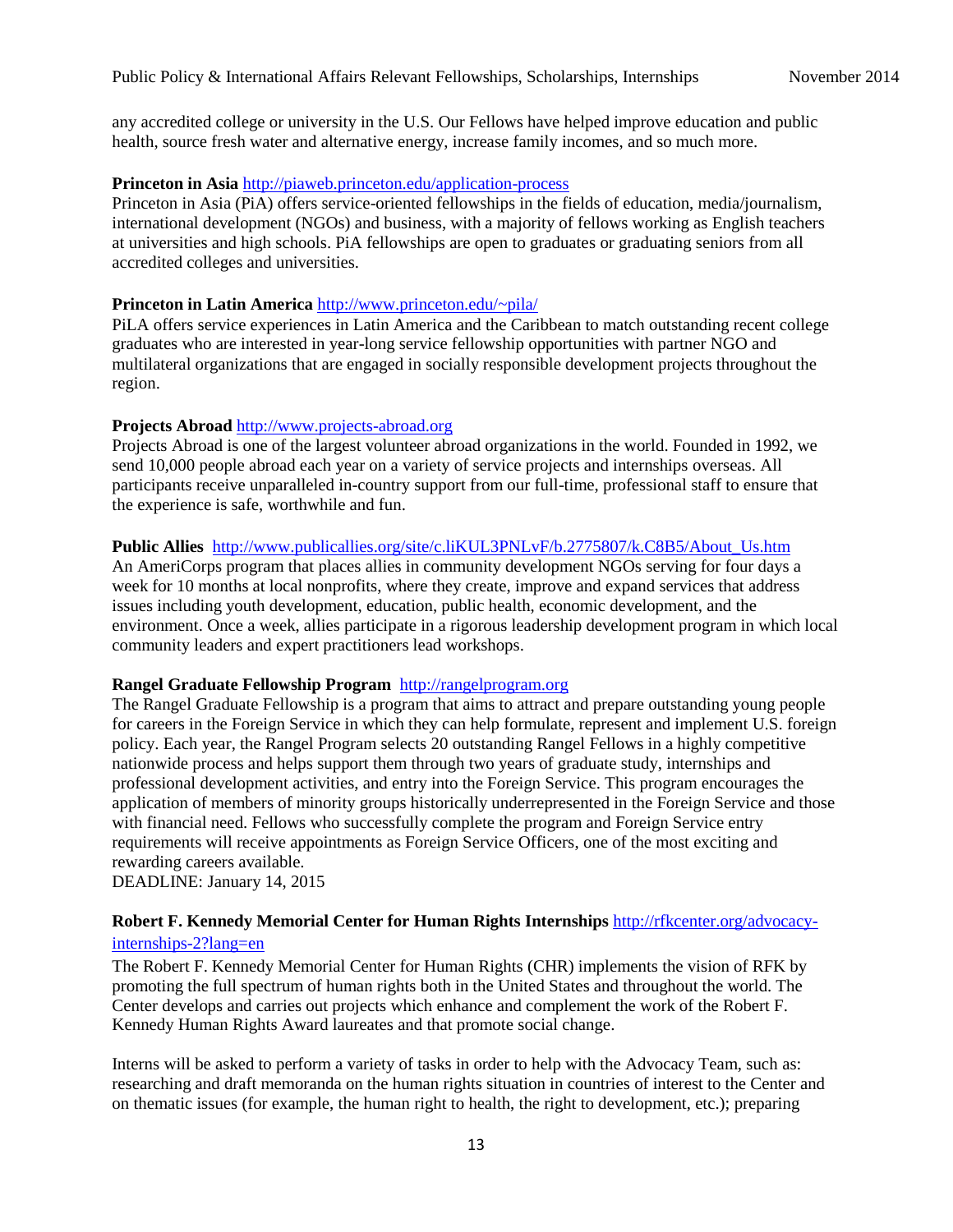documents for submission to government or U.N. officials; attending and reporting on briefings, Congressional hearings, symposia and other meetings; monitoring sources of information on countries and issues of concern to the Center; and collecting, organizing and analyzing relevant information.

Applicants must have completed at least one year of undergraduate school and have a demonstrated interest in human rights.

Ability in one of the following languages is helpful, but not required: Arabic, Bahasa Indonesian, French, Haitian Creole, or Spanish. Internships are unpaid.

#### **Roosevelt Institute, Roosevelt Summer Academy** [http://www.rooseveltcampusnetwork.org/get](http://www.rooseveltcampusnetwork.org/get-active/opportunities)[active/opportunities](http://www.rooseveltcampusnetwork.org/get-active/opportunities)

The Roosevelt Campus Network offers various internships for college students. Visit the website for more information.

#### **Rotary Peace Fellowships** [https://www.rotary.org/myrotary/en/get-involved/exchange-ideas/peace](https://www.rotary.org/myrotary/en/get-involved/exchange-ideas/peace-fellowships)[fellowships](https://www.rotary.org/myrotary/en/get-involved/exchange-ideas/peace-fellowships)

Each year, Rotary selects individuals from around the world to receive fully funded master's degree fellowships at premier universities in fields related to peace and conflict resolution and prevention. Locations include Japan, UK, Australia, Sweden and the U.S. These fellowships cover tuition and fees, room and board, round-trip transportation, and all internship/field study expenses. The deadline to submit completed applications to Rotary International is July 1, 2015 for academic study beginning in 2016.

### **Samaritan Inns** <http://www.samaritaninns.org/>

This program offers a year-long innkeeper fellowship at a homeless shelter/halfway house in Washington D.C. Interns take classes at the Servant Leadership School, participate in monthly community-building activities and group reflection, and have opportunities to connect with individuals and organizations working to address the complex problems of poverty. Inn Keepers also learn about addictive behaviors, explore their faith, and personalize their understanding of poverty and oppression.

#### **Think Impact** <http://thinkimpact.org/>

Think Impact is an international non-profit organization based in Washington, D.C. that catalyzes social businesses in Kenya and South Africa. Founded in 2003, Think Impact has grown to become a leading player in the social enterprise sector. We provide young social entrepreneurs the most effective vehicle to build high-impact social businesses that empower community members in rural Africa.

#### **[Thomas R. Pickering](http://woodrow.org/fellowships/pickering/)** <http://woodrow.org/fellowships>

### **Graduate Foreign Affairs Fellowship**

Are you a graduate student interested in pursuing a Foreign Service career with the U.S. Department of States? If so, then the Pickering Graduate Foreign Affairs Fellowship may be for you. The Fellowship seeks outstanding students who reflect the diversity and excellence of our nation. The program arms it fellows with the necessary skills to successfully represent America's interests abroad. Applicants must be a citizen of the United States, have a 3.2 or higher, and be seeking admission to a graduate program for the following academic year. Fellows are expected to enroll in a two-year full-time master's degree program (such as public policy, international affairs, public administration, foreign languages, sociology, economics, etc) in the United States. Each successful candidate is required to serve as a Foreign Service Officer for a minimum of three years.

DEADLINE: January 16, 2015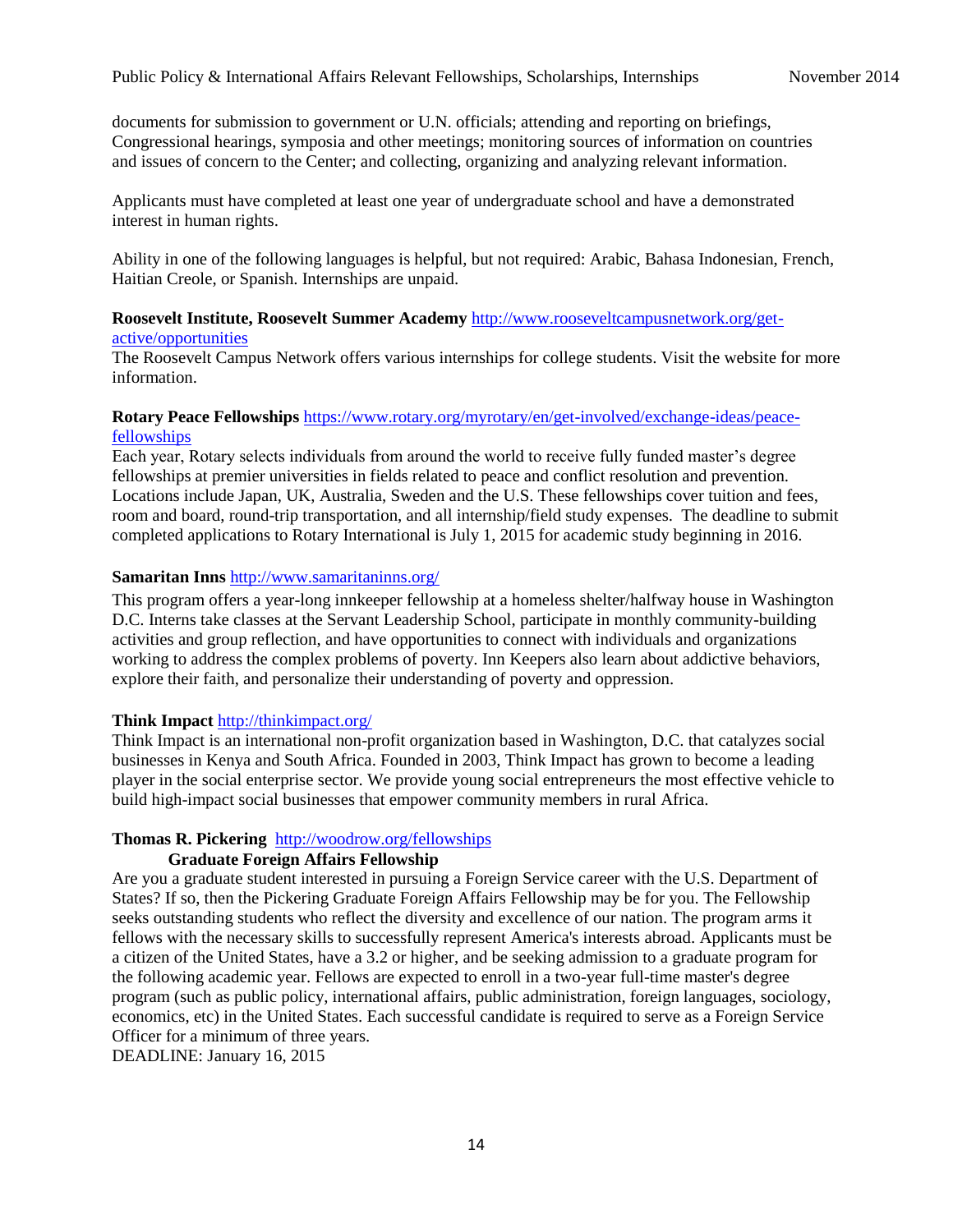#### **[Undergraduate Foreign Affairs Fellowship](http://woodrow.org/fellowships/pickering/)**

Are you an ambitious, driven, and enthusiastic undergraduate student? Have you ever considered a career as a Foreign Service Officer? Would you like to represent the United States and its interests in world affairs? Do you love to travel, learn new languages, cultures, meet new people, and work amongst the most high-level professionals from around the world? If so, then the Picking Fellowship is looking for you. Students from all ethnic, racial and social backgrounds, with an unusual level of commitment, uncommon motivation, and the ability to endure any and all directives with invariable dedication to U.S. interests are desired. Applicants must be a U.S. citizen, a college **sophomore,** and have a 3.2 GPA or higher at the time of application. Each successful candidate is required to serve as a Foreign Service Officer for a minimum of four and a half years.

# DEADLINE: January 16, 2015

#### **US Agency for International Development (USAID)** <http://www.usaid.gov/who-we-are> & <http://www.usaid.gov/work-usaid/careers/student-internships>

USAID deals with humanitarian aid to foreign countries and aims to promote economic prosperity, protect human rights, improve global health and support education around the globe. They deal with longterm problems such as climate change and food security, as well as short-term crises such as natural disasters and political conflict. USAID offers both paid and unpaid student internships, mostly based in their DC offices. Interns usually engage in research, program writing, drafting documents, attending program discussions, and communicating with field missions, stake holders & general public abroad. Must have a 3.0+ GPA. Internships are available in different areas including the Arica Bureau, Office of the Senior LGBT Coordinator, Center for Faith-based and Community Initiatives, Bureau for Legislative & Public Affairs, Office of the General Counsel and Office of Transition Initiatives.

#### **US Department of Commerce's International Trade Administration, US Commercial Services Volunteer Internships** <http://trade.gov/cs/> &<http://trade.gov/cs/employment.asp>

The US Commercial Service promotes trade on a national and international level by helping US companies to start exporting or increase sales in global markets. CS boasts 128 commercial offices that are located in US embassies and consulates in over 75 countries. The agency offers various student volunteer internships at US field offices, the DC headquarters and at international field offices. It is a 10 week full-time opportunity available to full- and part-time students.

#### **US Department of State Internships** <http://www.state.gov/r/pa/ei/rls/dos/1718.htm> & <https://www.usajobs.gov/>

The Dept. of State is responsible for the workings of over 265 embassies, consulates and diplomatic missions worldwide. Employees consist of Foreign Service Officers, Foreign Service Specialists & Civil Service professionals who work in a Geographic Bureau, a Functional Bureau, or for the under-secretary. Most internship program opportunities are offered at the bureau level, either stateside or abroad. Internships are 8-10 weeks, full-time. Available to juniors, seniors & graduate students with a 2.5+ GPA.

# **US Department of State Virtual Student Foreign Service** <http://www.state.gov/vsfs/> &

# [www.usajobs.gov/](http://www.usajobs.gov/)

The Dept. of State offers an internship for the duration of the school year. Each intern is paired with a US embassy and works with them to develop public relations through social media, conduct research, write articles, and analyze virtual content on topics such as the environment, global health, and international trade. Applications available in early July.

#### **Volunteers for Peace** [http://www.vfp.org/default.aspx?](http://www.vfp.org/default.aspx)

VFP provides opportunities for volunteers to develop leadership skills and global connections. We advocate for civic engagement and encourage volunteers to apply their new skills as citizen diplomats, community activists and global leaders.